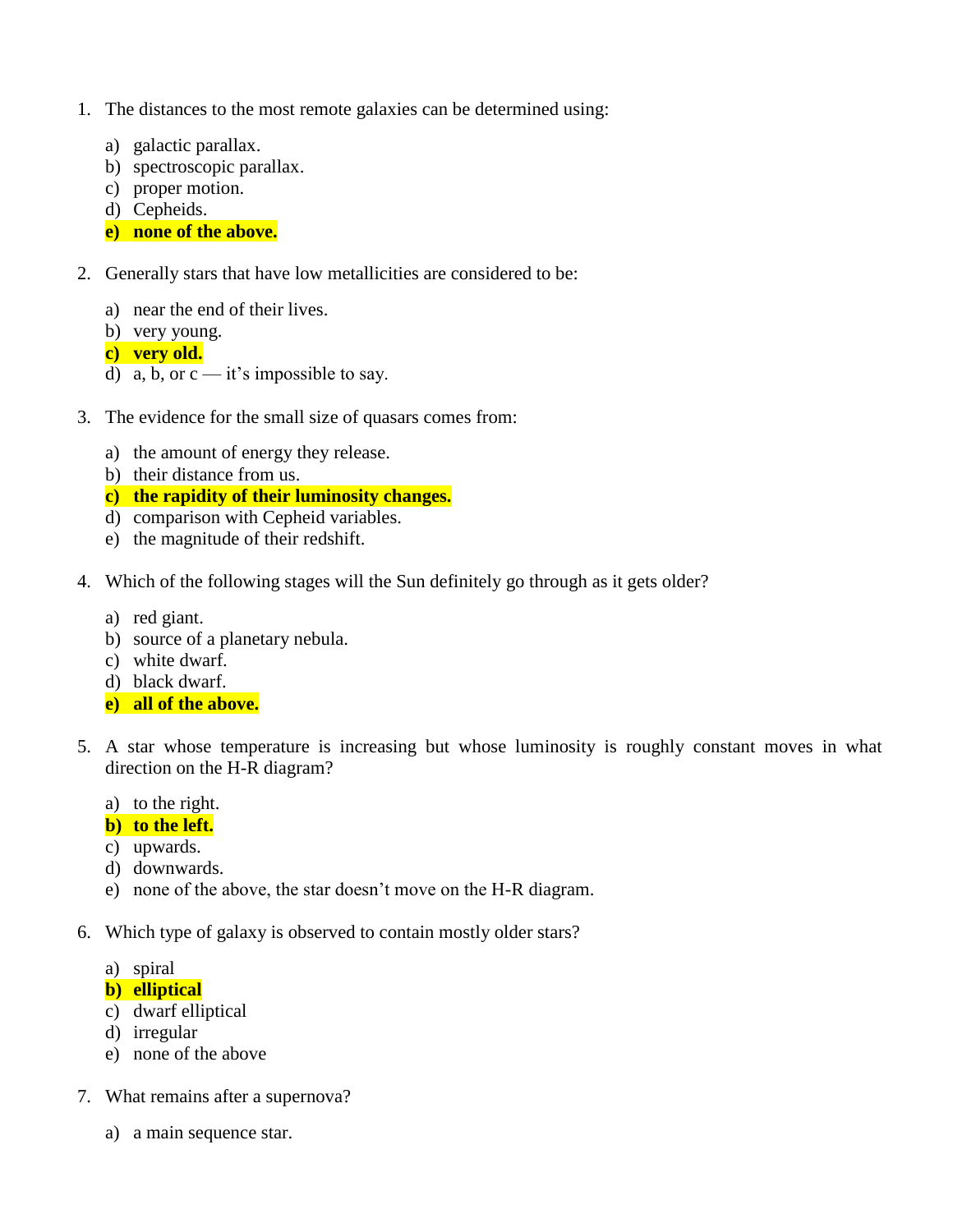- b) a white dwarf.
- c) a neutron star.
- d) a black hole.
- **e) either c) or d), depending on the mass of the star.**
- 8. The Andromeda Galaxy (our nearest spiral neighbour) has spectral lines that show a blue shift. From this we may conclude that:
	- a) the universe is no longer expanding.
	- **b) The particular galaxy is moving towards us.**
	- c) This galaxy has merged with the Milky Way and is now a part of it.
	- d) This particular galaxy is moving away from us.
	- e) This galaxy has an unusual number of very bright and blue (i.e. hot) stars in it.
- 9. What is the difference between the sun and a one solar mass white dwarf?
	- a) the sun has a larger radius.
	- b) the sun has more hydrogen.
	- c) they have different energy sources.

## **d) all of the above.**

e) a) and c) above.

10. In a flat universe (where the density equals the critical density), the curvature of the universe:

- a) is positive
- **b) is zero**
- c) is negative
- d) is undefined
- e) is infinite

11. Which of the following is the most common type of star?

- a) white dwarf
- b) red giant
- **c) main sequence**
- d) supergiants
- e) none of the above
- 12. What does the Hubble constant measure?
	- a) The age of galaxies.
	- b) How light gets fainter with increasing distance.
	- c) The curvature of spacetime.
	- d) The average density of the Universe.
	- **e) The rate of expansion of the Universe.**
- 13. What is the single most important characteristic in determining the course of a star's evolution?
	- a) luminosity
	- b) distance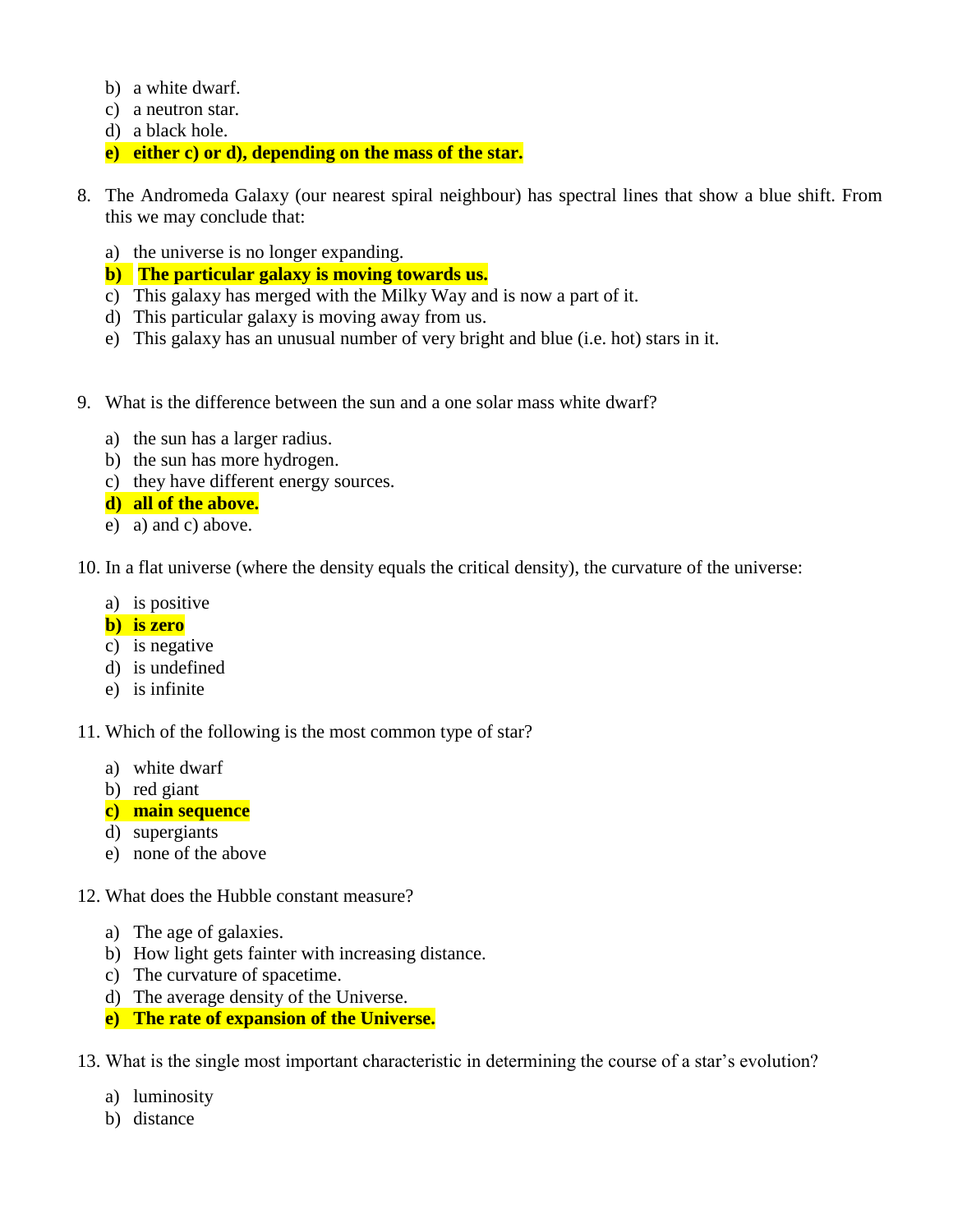#### c) surface temperature

**d) mass**

- e) chemical composition
- 14. Which of the following are true for the cosmic microwave background radiation?
	- a) It implies that the Universe began in a hot, dense state.
	- b) Its spectrum matches that for a blackbody at a temperature of 2.7 K.
	- c) Its spectrum contains many absorption lines.
	- d) All of the above.
	- **e) a) and b) are correct.**
- 15. Pulsars are known to be
	- a) pulsating white dwarfs.
	- b) pulsating neutron stars.
	- c) rotating white dwarfs.
	- **d) rotating neutron stars.**
	- e) rotating black holes.

16. Which of the following is NOT found in the Galaxy's disk?

- a) young star clusters
- b) O and B stars

# **c) globular clusters**

- d) emission nebulae
- e) dust lanes

# 17. Some regions of the Milky Way appear dark because:

- a) there are no stars there.
- b) stars in that direction are obscured by interstellar gas.
- **c) stars in that direction are obscured by interstellar dust.**
- d) there are numerous black holes that capture all the star light behind them.
- e) the Milky Way is full of holes.
- 18. According to the Big Bang model:
	- a) the Universe expanded from a hot, dense state.
	- b) radiation fills the Universe.
	- c) matter formed from radiation.
	- **d) all of the above.**
	- e) a) and c) are correct.
- 19. Nearly all the elements found in our environment were formed inside of stars. The major exceptions are:
	- a) iron and nickel.
	- b) oxygen and carbon.
	- **c) hydrogen and helium.**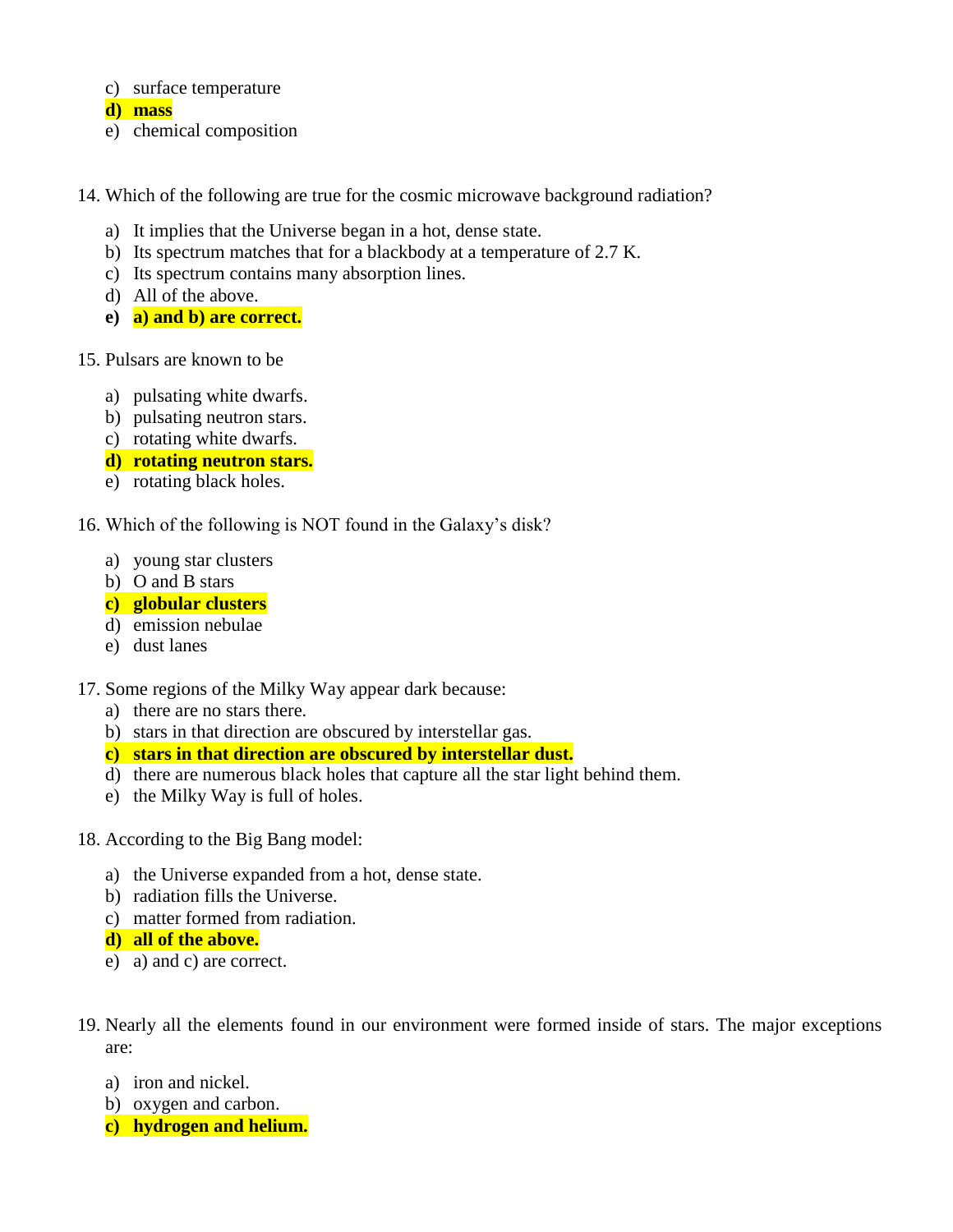- d) silver and technetium.
- e) gold and platinum.

20. What effect does dust have on visible light passing through it?

a) it completely blocks all visible light from passing through.

## **b) it dims and reddens it.**

- c) all light is turned bluish in colour.
- d) it makes the light coming from stars appear to twinkle.
- e) it has no effect.
- 21. What is a planetary nebula?
	- a) a planet surrounded by a glowing shell of gas.
	- b) the disc of gas and dust surrounding a young star that will soon form a solar system.
	- **c) the ejected envelope of a red giant star surrounding a stellar core remnant.**
	- d) a type of young, medium mass star.
	- e) a planet surrounded by a cool shell of molecular gas.
- 22. How does comparing the H-R diagram of different open and globular clusters confirm astronomers' general ideas about stellar evolution?
	- a) The diagrams for different clusters are all the same.
	- b) The diagrams indicate that all stars have the same age.
	- **c) The diagrams show that the top end of the main sequence turns off at different points, indicating that more massive stars evolve faster.**
	- d) The diagrams show the observed path that stars take through space.
- 23. The heaviest element that can be created in stellar fusion (i.e. whose creation also releases energy) is:
	- a) uranium.

# **b) iron.**

- c) helium.
- d) carbon.
- e) silicon.
- 24. Basically, stars evolve because they:
	- a) are made of hydrogen.
	- b) are gases.
	- **c) lose energy via radiation.**
	- d) are larger then planets.
	- e) get bored with the status quo.
- 25. O and B type stars (i.e. recently formed, massive stars) are most commonly found in:
	- a) elliptical galaxies
	- b) irregular galaxies.
	- **c) the arms of spiral galaxies.**
	- d) galaxies of all type.
	- e) globular clusters.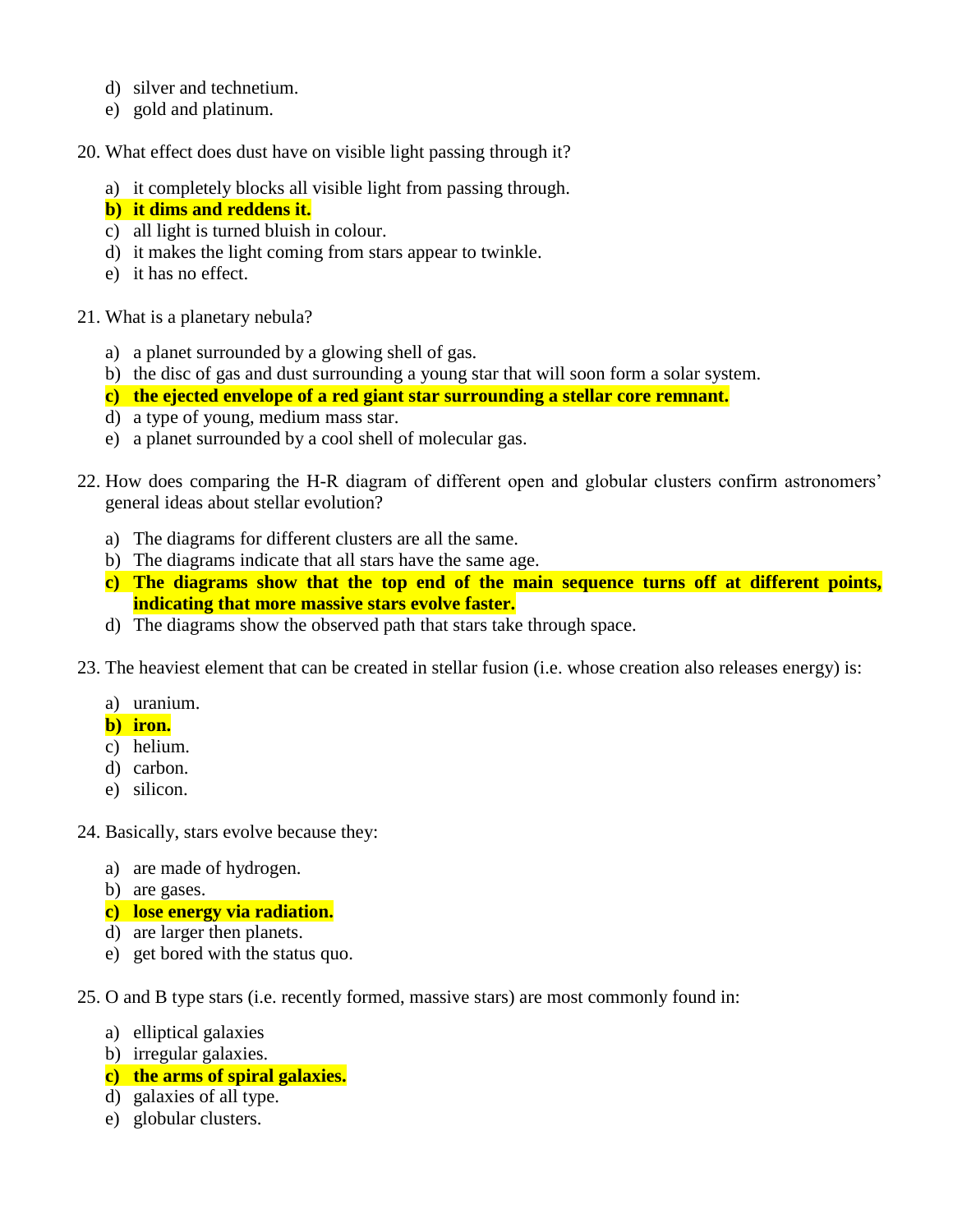- 26. H-R diagrams of very young clusters of stars:
	- a) have all their stars on the main sequence.
	- **b) Have only their high mass stars on the main sequence while the low-mass protostars are still contracting (and hence are not on the main sequence yet).**
	- c) Have only their low mass stars on the main sequence while the high-mass protostars are still contracting (and hence are not on the main sequence yet).
	- d) Have only giant stars and white dwarfs.
- 27. A supernova is produced when:
	- a) any star reaches the carbon fusion limit.
	- **b) the collapse of a star's iron nucleus causes a shock wave that "blows off" the envelope of the star.**
	- c) an O and B main sequence star evolves explosively to the red supergiant stage.
	- d) an intermediate mass star reaches the "helium flash" stage in its evolution.
- 28. The basic property of the molecular cloud that causes it to collapse and form a star is:

### **a) its own gravitational forces.**

- b) the pressure from surrounding clouds.
- c) nuclear forces that are as yet not understood.
- d) gas pressure forces and turbulence that tend to make such clouds condense.
- 29. What is the expected total main sequence lifetime of the Sun?
	- a) about 4.6 billion years.
	- b) about 1 billion years.
	- **c) about 10 billion years.**
	- d) about 100 billion years.
	- e) it's impossible to calculate the lifetime of the Sun.
- 30. Which one of the following is the primary difference between the observed spectra of most stars?
	- a) the presence or absence of a continuous spectrum.
	- **b) the differing strengths and patterns of absorption lines.**
	- c) the differing strengths and patterns of emission lines.
	- d) spectra of all stars have approximately the same appearance.
- 31. An H-R diagram is a plot of
	- a) heat versus radius.
	- b) luminosity versus radius.
	- c) mass versus temperature.

## **d) luminosity versus temperature.**

- e) mass versus luminosity.
- 32. Stars that are more luminous and cooler than the Sun
	- a) have smaller radii than the Sun.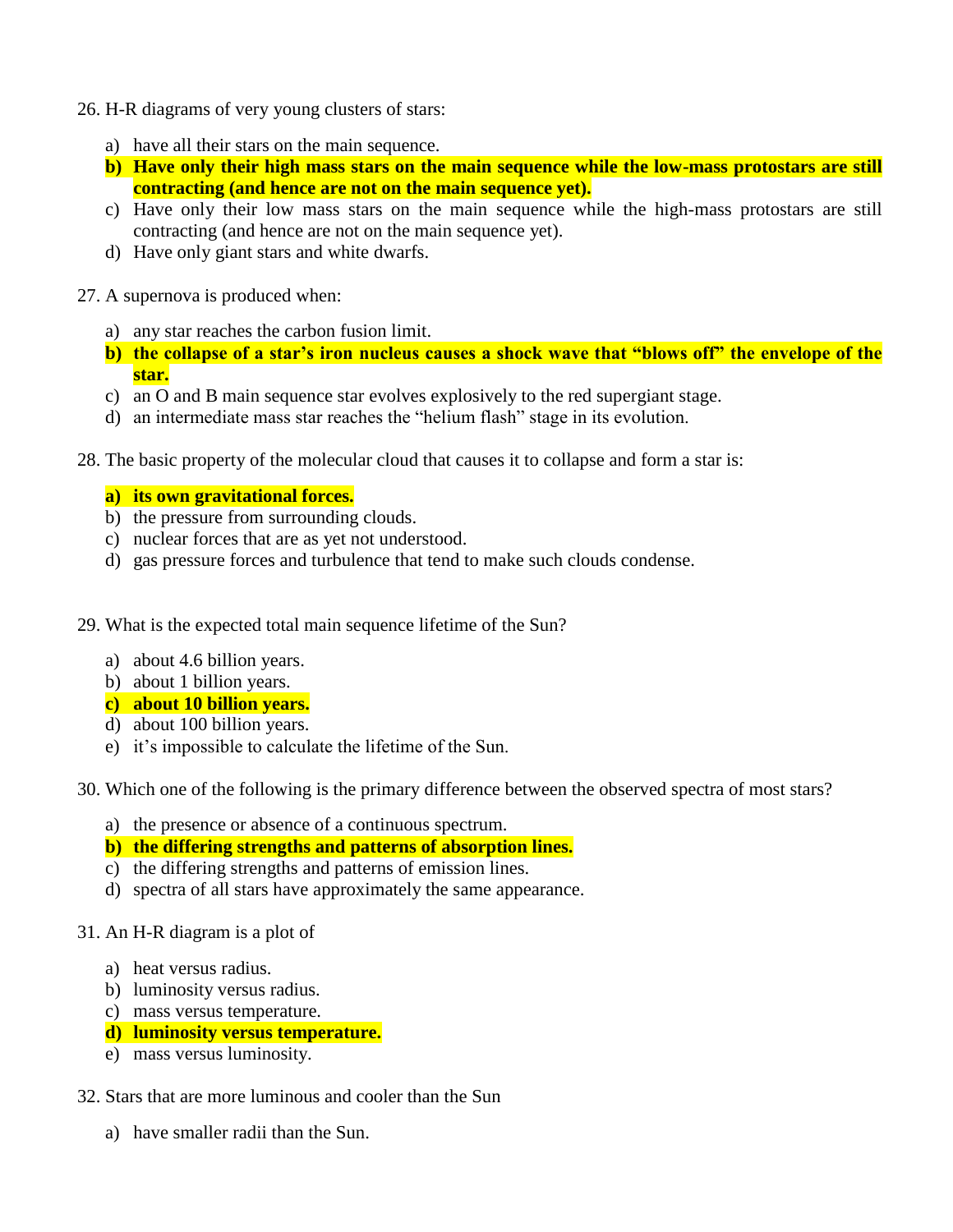- b) have radii equal to that of the Sun.
- **c) have larger radii than the Sun.**
- d) are white dwarfs.
- 33. Cepheid variable stars are important to astronomy primarily because they allow us to determine stellar

### **a) distance.**

- b) mass.
- c) temperature.
- d) pulsation period.
- 34. What are the two most important intrinsic properties used to classify stars?
	- a) luminosity and distance.
	- **b) luminosity and surface temperature.**
	- c) distance and surface temperature.
	- d) distance and colour.
	- e) colour and surface temperature.
- 35. Which one of the following is the most complete statement of the Cosmological Principle?

## **a) Dwarf star of spectral class G.**

- b) Main sequence star of spectral class O.
- c) Giant star of spectral class K.
- d) White dwarf star of spectral class A.
- e) Dwarf star of spectral class M.
- 36. A black hole is really
	- a) densely packed matter.
	- b) at the centre of most stars and provides the star's energy.
	- c) a black star of temperature 0 K.
	- **d) strongly curved space.**
- 37. Which of the following is the Hubble Law?
	- a) The more distant a galaxy is, the younger is appears.
	- b) Most galaxies belong to a cluster; most clusters are part of a super cluster.
	- c) On large scales, the Universe appears the same to all observers.
	- **d) The greater the distance to a galaxy, the greater its recession velocity.**
	- e) The greater the distance to a galaxy, the fainter it is.
- 38. When a massive star's core hydrogen is depleted:
	- a) the star cools and eventually ceases to radiate.
	- **b) the core contracts and its temperature increases to the point where higher order reactions can occur.**
	- c) the core collapses, explodes and produces a planetary nebula.
	- d) the core collapses, explodes, and produces a supernova.
	- e) nothing happens.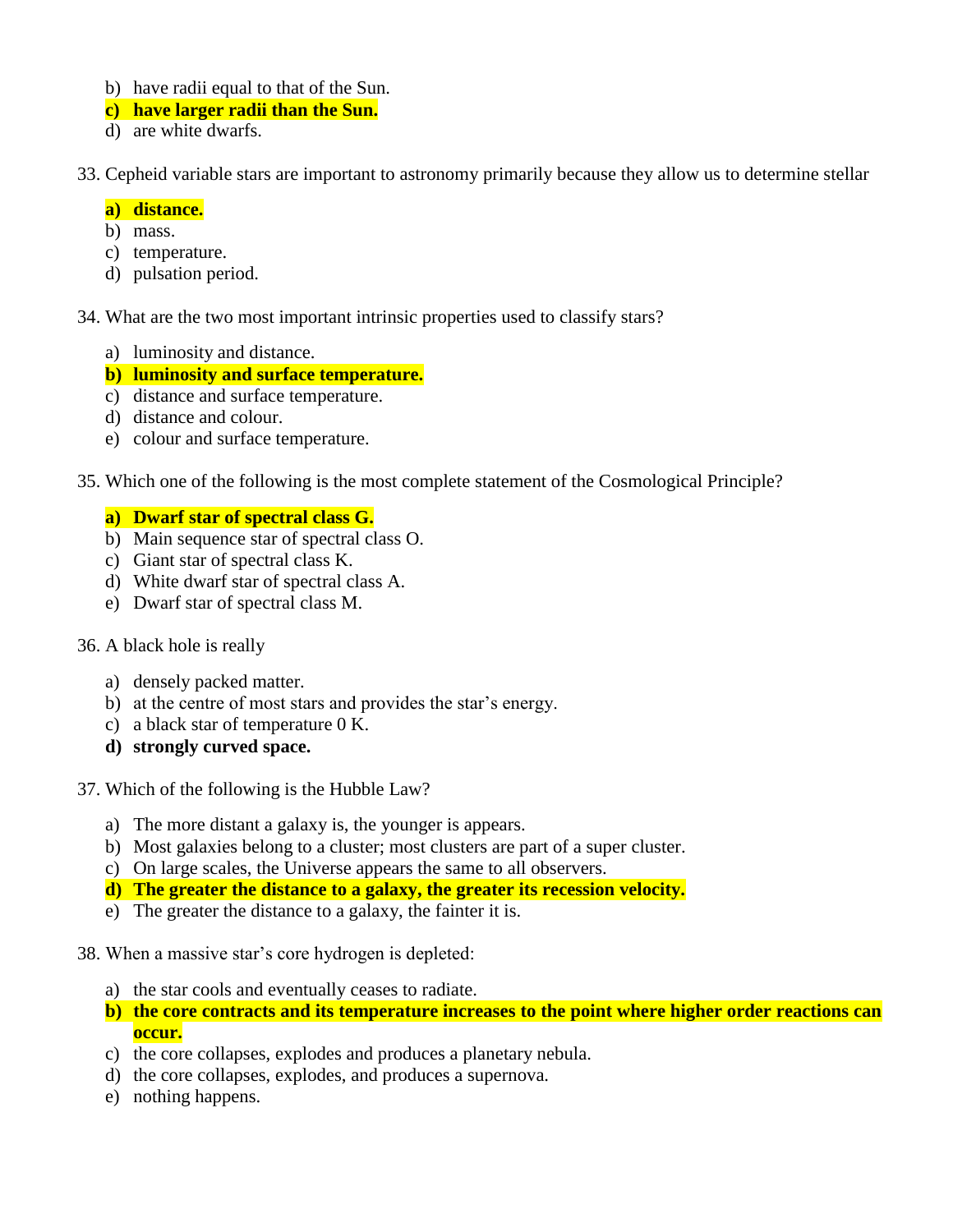- 39. A galaxy is at a distance of one billion light years. Which of the following is true?
	- a) We see the galaxy the way it will be in one billion years.
	- **b) We see the galaxy the way it was one billion years ago.**
	- c) We see the galaxy the way it was when the Universe was one billion years old.
	- d) We see what our galaxy will be like in one billion years.
- 40. The observed difference between stellar spectra are caused primarily by differences in
	- a) luminosity.
	- b) chemical composition.
	- **c) temperature.**
	- d) motions.
	- e) locations in space.
- 41. Because all of the distant galaxies are redshifted, we know that:
	- a) We are at the centre of the Universe.
	- **b) The Universe is expanding.**
	- c) The sky is dark at night.
	- d) all of the above.
	- e) none of the above.
- 42. A star spends most of its life:
	- a) as a protostar.
	- b) in explosions lasting millions of years.
	- c) as a red giant or supergiant.
	- **d) as a main sequence star.**
- 43. The redshift of galaxies in the Universe is correctly interpreted as:
	- a) A Doppler shift due to the motions of the galaxies through space.
	- b) An "aging" of the light.
	- **c) Space itself is expanding with time; the wavelengths of photons are stretched while they travel through space.**
	- d) The difference in temperatures of distant and nearby galaxies.
	- e) Photons shifting their frequency due to the presence of dark matter.
- 44. The fact that the cosmic microwave background has almost exactly the same spectrum in all directions in the sky is evidence that the Universe is:

# **a) isotropic.**

- b) expanding.
- c) redshifted.
- d) filled with dust clouds.
- e) filled with stars.
- 45. What characteristic of a star cluster is used to determine its age?